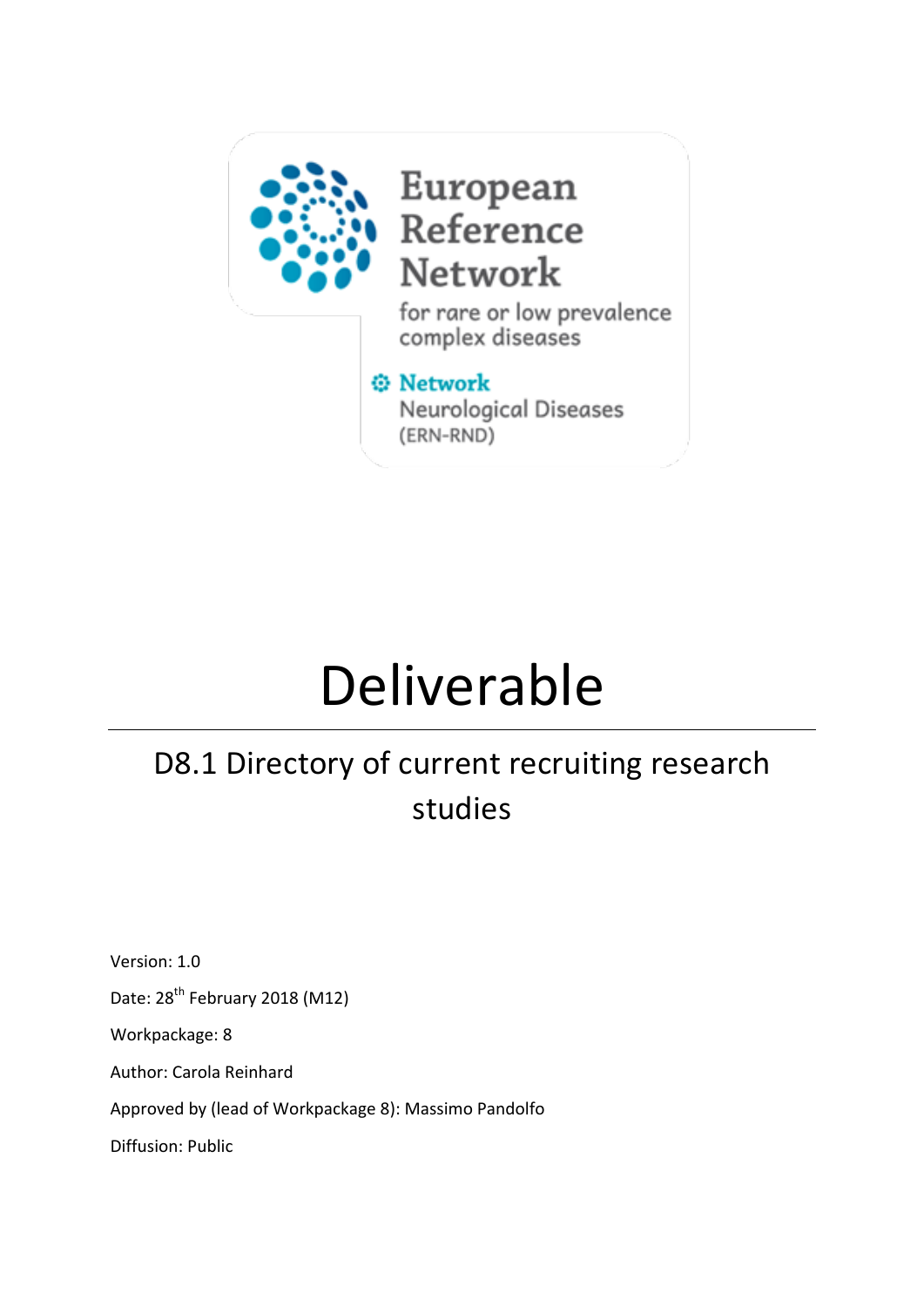### **Current recruiting clinical studies in ERN-RND**

## **1)** National studies

| <b>Brief Title</b>                                                                                                                             | <b>Official Title</b>                                                                                                                                                                                                                           | <b>ERN-RND Disease Group</b>                         | <b>Contact person for study</b>  | Study/Trial              |
|------------------------------------------------------------------------------------------------------------------------------------------------|-------------------------------------------------------------------------------------------------------------------------------------------------------------------------------------------------------------------------------------------------|------------------------------------------------------|----------------------------------|--------------------------|
| <b>Biomarkers in Parkinsonian</b><br><b>Syndromes</b>                                                                                          | Development of Biomarkers for the Diagnosis and Prognosis<br>of Parkinsonian Syndromes Running Head: Biomarkers in<br><b>Parkinsonian Syndromes</b>                                                                                             | Atypical parkinsonian<br>syndromes                   | sandrine.villars@chu-bordeaux.fr | <b>Clinical</b><br>study |
| COPPADIS-2015                                                                                                                                  | Cohort of Patients with Parkinson's Disease in Spain 2015: A<br>global Parkinson's disease project underway                                                                                                                                     | Atypical parkinsonian<br>syndromes                   | ycompta@clinic.cat               | Clinical<br>study        |
| Differential diagnosis between<br>Parkinson's disease and<br><b>Multiple System Atrophy using</b><br>digital speech analysis -<br>Voice4PD-MSA | Differential diagnosis between Parkinson's disease and<br>Multiple System Atrophy using digital speech analysis -<br>Voice4PD-MSA                                                                                                               | Atypical parkinsonian<br>syndromes                   | Sandrine.villars@chu-bordeaux.fr | <b>Clinical</b><br>study |
| DROXI DOPA on OH in MSA<br>patients                                                                                                            | Long-term effects of L-ThreoDOPS (3 months) on orthostatic<br>hypotension and other non motor symptoms in Multiple<br>System Atrophy: randomized clinical trial versus placebo                                                                  | Atypical parkinsonian<br>syndromes                   | nadege.kouassi@inserm.fr         | <b>Trial</b>             |
| <b>HYPOSOMN PARK</b>                                                                                                                           | Post-prandial hypotension and sleepiness in Parkinson's<br>disease and other synucleinopathies: the model of an oral<br>glucose load                                                                                                            | Atypical parkinsonian<br>syndromes                   | pavy-letraon.a@chu-toulouse.fr   | Clinical<br>study        |
| Oligomeric alpha-synuclein in<br>multiple system atrophy                                                                                       | Oligomeric alpha-synuclein levels as a biomarker for multiple<br>system atrophy                                                                                                                                                                 | Atypical parkinsonian<br>syndromes                   | sandrine.dupouy@chu-bordeaux.fr  | <b>Clinical</b><br>study |
| <b>Study Assessing Safety and</b><br><b>Therapeutic Activity of</b><br>AFFITOPE® PD01A and PD03A<br>in Patients With Early MSA                 | A Randomized, Placebo-controlled, Parallel Group, Patient-<br>blind, Phase I Study Assessing the Safety and Exploring the<br>Immunogenicity/Therapeutic Activity of AFFITOPE® PD01A<br>and PD03A in Patients With Early Multiple System Atrophy | Atypical parkinsonian<br>syndromes                   | sandrine.villars@chu-bordeaux.fr | <b>Trial</b>             |
| <b>UROPARKTENS</b>                                                                                                                             | Evaluation of treatment by transcutaneous electrical nerve<br>stimulation (TENS) of the posterior tibial<br>nerve for lower urinary tract disorders in Parkinson's<br>syndrome                                                                  | Atypical parkinsonian<br>syndromes                   | bonnet.sandrine@chu-toulouse.fr  | <b>Trial</b>             |
| <b>ATRIL</b>                                                                                                                                   | MULTICENTER, RANDOMIZED, DOUBLE BLIND, PLACEBO<br>CONTROLLED CLINICAL TRIAL WITH RILUZOLE IN                                                                                                                                                    | <b>Cerebellar Ataxias and Spastic</b><br>Paraplegias | elodie.petit@icm-institute.org   | <b>Trial</b>             |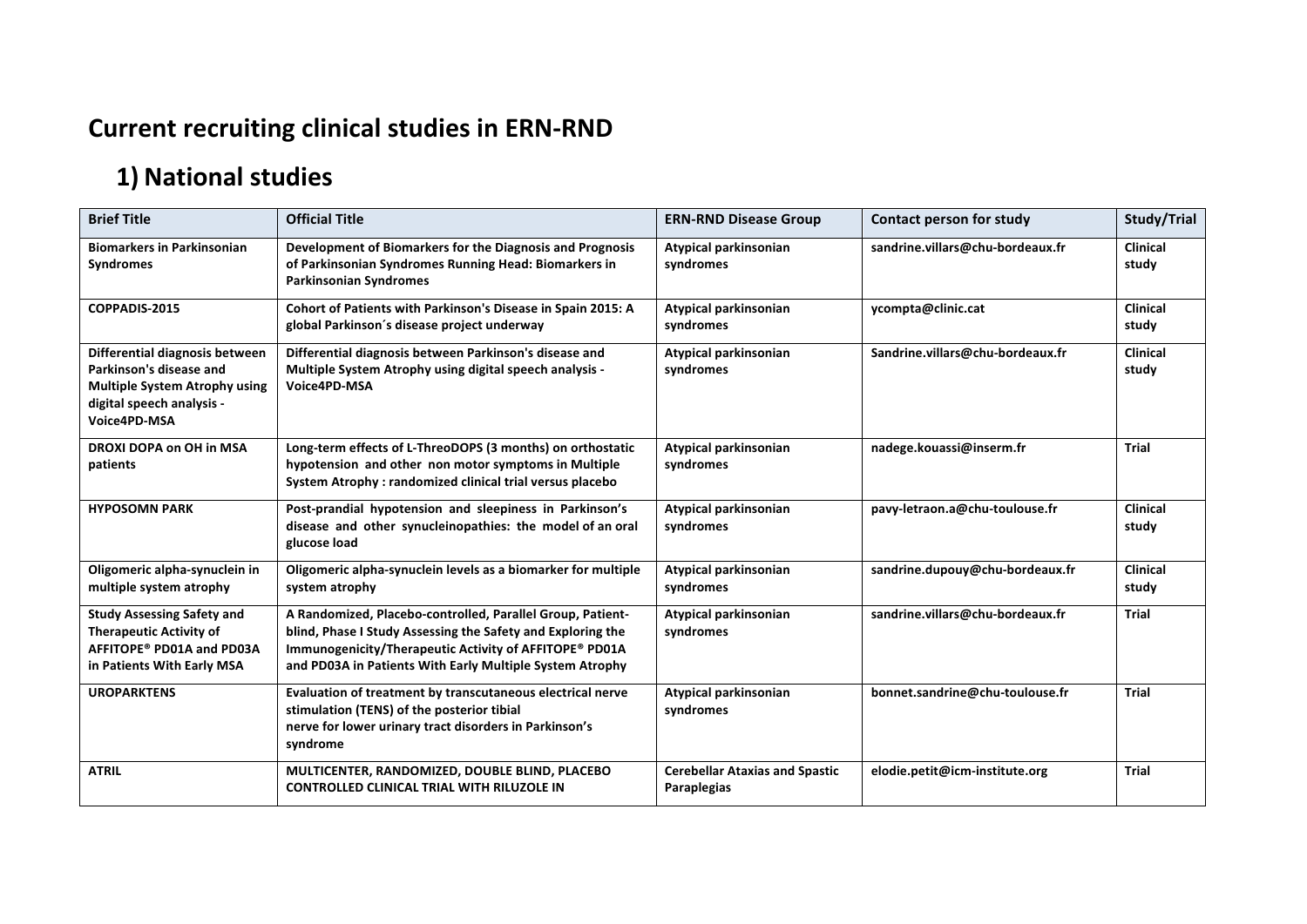| <b>Brief Title</b>      | <b>Official Title</b>                                                                                                                            | <b>ERN-RND Disease Group</b>                         | Contact person for study            | <b>Study/Trial</b>       |
|-------------------------|--------------------------------------------------------------------------------------------------------------------------------------------------|------------------------------------------------------|-------------------------------------|--------------------------|
|                         | SPINOCEREBELLAR ATAXIA TYPE 2                                                                                                                    |                                                      |                                     |                          |
| <b>BIOSCA</b>           | <b>Biomarkers in Autosomal Dominant Cerebellar Ataxia</b>                                                                                        | <b>Cerebellar Ataxias and Spastic</b><br>Paraplegias | elodie.petit@icm-institute.org      | <b>Clinical</b><br>study |
| <b>CARFA</b>            | A Study to Characterize the Cardiac Phenotype of Individuals<br>with<br><b>Friedreich's Ataxia</b>                                               | <b>Cerebellar Ataxias and Spastic</b><br>Paraplegias | lynda.benammar@icm-institute.org    | Clinical<br>study        |
| <b>Expand-survey</b>    | <b>EXPeriences And NeeDs of patients with hereditary spastic</b><br>paraplegia (Expand)                                                          | <b>Cerebellar Ataxias and Spastic</b><br>Paraplegias | bas.vanlith@radboudumc.nl           | Clinical<br>study        |
| Feboch-II               | <b>Functional Effects of BOtulinum toxin treatment and</b><br>subsequent stretChing of spastic hip adductors in Hereditary<br>spastic paraplegia | <b>Cerebellar Ataxias and Spastic</b><br>Paraplegias | bas.vanlith@radboudumc.nl           | <b>Clinical</b><br>study |
| <b>MODIFSPA</b>         | Identification of genetic, epigenetic and environmental<br>modifiers in hereditary spastic paraplegia                                            | <b>Cerebellar Ataxias and Spastic</b><br>Paraplegias | lynda.benammar@icm-institute.org    | <b>Clinical</b><br>study |
| <b>ORFA</b>             | Longitudinal analysis of oral communication in Friedreich's<br>ataxia                                                                            | <b>Cerebellar Ataxias and Spastic</b><br>Paraplegias | lynda.benammar@icm-institute.org    | Clinical<br>study        |
| <b>Preclinical SCA3</b> | Cerebral changes and compensation in preclinical SCA3                                                                                            | <b>Cerebellar Ataxias and Spastic</b><br>Paraplegias | bart.vandewarrenburg@radboudumc.nl  | <b>Clinical</b><br>study |
| RF-2011-02347420        | Monitoring disease progression and phenotypic heterogeneity<br>in hereditary ataxias                                                             | <b>Cerebellar Ataxias and Spastic</b><br>Paraplegias | caterina.mariotti@istituto-besta.it | <b>Clinical</b><br>study |
| <b>RISCA</b>            | Prospective Study of Individuals at Risk for Spinocerebellar<br>Ataxia Type 1, Type 2, Type 3, Type 6 and Type 7 (SCA1, SCA2,<br>SCA3, SCA6, SCA | <b>Cerebellar Ataxias and Spastic</b><br>Paraplegias | lynda.benammar@icm-institute.org    | <b>Clinical</b><br>study |
| SPA-M                   | Therapeutic Metabolic Intervention in Patients With Spastic<br>Paraplegia SPG5                                                                   | <b>Cerebellar Ataxias and Spastic</b><br>Paraplegias | elodie.petit@icm-institute.org      | <b>Trial</b>             |
| <b>Training in SCA</b>  | Understanding and manipulating compensatory mechanisms<br>in spinocerebellar ataxia                                                              | <b>Cerebellar Ataxias and Spastic</b><br>Paraplegias | bart.vandewarrenburg@radboudumc.nl  | <b>Clinical</b><br>study |
| Danse-HD                | Evaluation of the effects of contemporary dance practice on<br>the behaviour and the brain in HD patients                                        | <b>Choreas and Huntington's</b><br><b>Disease</b>    | elodie.petit@icm-institute.org      | Clinical<br>study        |
| <b>DEVPolyQ</b>         | Embryonic development of the cortex in human embryos with<br>pathological expansions of polyglutamines                                           | <b>Choreas and Huntington's</b><br><b>Disease</b>    | lynda.benammar@icm-institute.org    | <b>Clinical</b><br>study |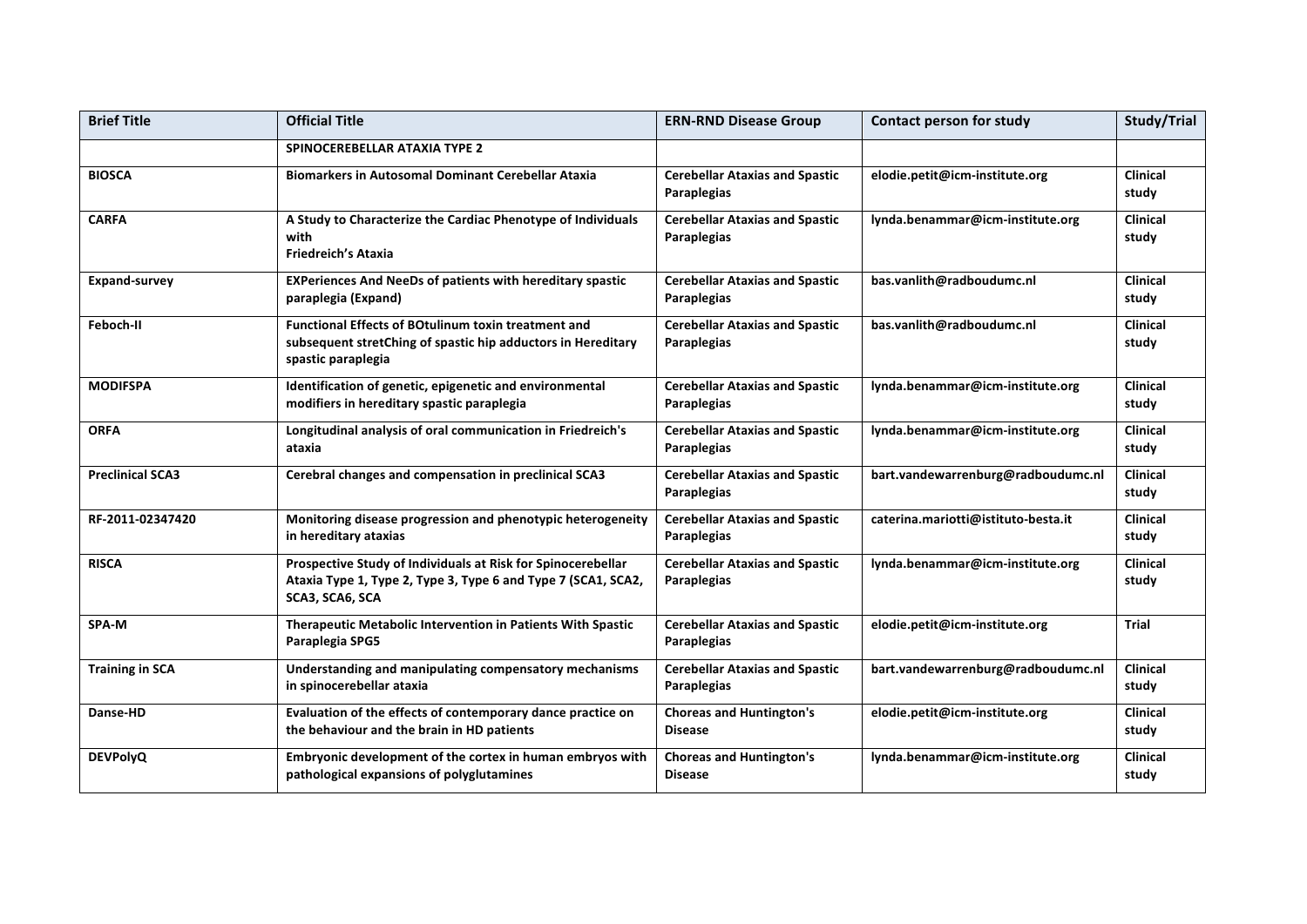| <b>Brief Title</b>     | <b>Official Title</b>                                                                                                                                                                                                                                                                 | <b>ERN-RND Disease Group</b>                                                                                                     | Contact person for study       | Study/Trial              |
|------------------------|---------------------------------------------------------------------------------------------------------------------------------------------------------------------------------------------------------------------------------------------------------------------------------------|----------------------------------------------------------------------------------------------------------------------------------|--------------------------------|--------------------------|
| <b>HD-Biomarkers</b>   | Identification of biomarkers that can be used to track the<br>progression of Huntington's Disease (HD)                                                                                                                                                                                | <b>Choreas and Huntington's</b><br><b>Disease</b>                                                                                | m.lewis@ucl.ac.uk              | Clinical<br>study        |
| <b>HD-YAS</b>          | Huntington's Disease Young Adult Study                                                                                                                                                                                                                                                | <b>Choreas and Huntington's</b><br><b>Disease</b>                                                                                | m.lewis@ucl.ac.uk              | <b>Clinical</b><br>study |
| <b>IONIS-HTTRx CS1</b> | A Randomized, Double-blind, Placebo-controlled Study to<br>Evaluate the Safety, Tolerability, Pharmacokinetics and<br><b>Pharmacodynamics of Multiple Ascending Doses of</b><br>Intrathecally Administered ISIS 443139 in Patients With Early<br><b>Manifest Huntington's Disease</b> | <b>Choreas and Huntington's</b><br><b>Disease</b>                                                                                | m.lewis@ucl.ac.uk              | <b>Trial</b>             |
| <b>LEGATO-HD</b>       | A Multicenter, Multinational, Randomized, Double-Blind,<br>Placebo-Controlled,<br>Parallel-Group Study to Evaluate the Efficacy and Safety of<br>Laquinimod (0.5,<br>1.0 and 1.5 mg/day) as Treatment in Patients with<br><b>Huntington's Disease</b>                                 | <b>Choreas and Huntington's</b><br><b>Disease</b>                                                                                | m.lewis@ucl.ac.uk              | Trial                    |
| <b>LEGATO-HD</b>       | Laquinimod Efficacy and Safety in a GlobAl Trial Of HD (Study<br>TV5600-CNS-20007)                                                                                                                                                                                                    | <b>Choreas and Huntington's</b><br><b>Disease</b>                                                                                | ycompta@clinic.cat             | Clinical<br>study        |
| <b>NEUROHD</b>         | Neuroleptic and Huntington Disease. Comparison of:<br>Olanzapine, la Tetrabenazine and Tiapride. A Multicentric,<br>Randomised, Controlled Study.                                                                                                                                     | <b>Choreas and Huntington's</b><br><b>Disease</b>                                                                                | elodie.petit@icm-institute.org | <b>Trial</b>             |
| <b>RISQUINFO</b>       | Are prenatal and pre-implantation diagnoses an issue for<br>family information?                                                                                                                                                                                                       | <b>Choreas and Huntington's</b><br><b>Disease</b>                                                                                | elodie.petit@icm-institute.org | <b>Clinical</b><br>study |
| WIN-HD                 | Decoding Presymptomatic White Matter Changes in<br><b>Huntington Disease</b>                                                                                                                                                                                                          | <b>Choreas and Huntington's</b><br><b>Disease</b>                                                                                | elodie.petit@icm-institute.org | <b>Clinical</b><br>study |
| AGENT10                | <b>Agentivity in Dystonia</b>                                                                                                                                                                                                                                                         | Dystonias, paroxysmal disorders<br>(non-epileptical ones) and<br><b>Neurodegeneration with Brain</b><br><b>Iron Accumulation</b> | yulia.worbe@aphp.fr            | <b>Clinical</b><br>study |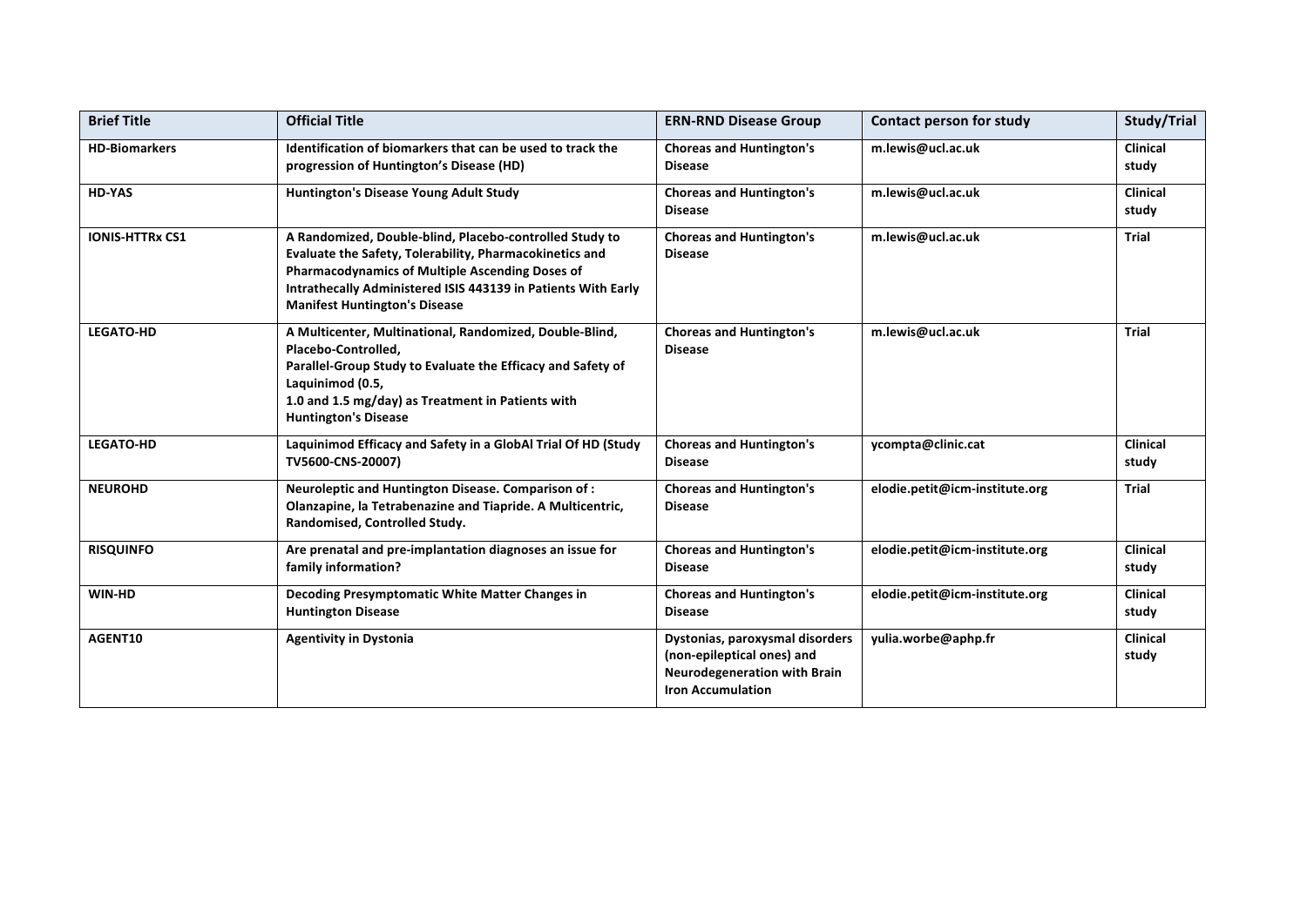| <b>Brief Title</b>     | <b>Official Title</b>                                                                                                                                   | <b>ERN-RND Disease Group</b>                                                                                                     | Contact person for study                            | Study/Trial              |
|------------------------|---------------------------------------------------------------------------------------------------------------------------------------------------------|----------------------------------------------------------------------------------------------------------------------------------|-----------------------------------------------------|--------------------------|
| Agent10                | Agentivity in dystonia                                                                                                                                  | Dystonias, paroxysmal disorders<br>(non-epileptical ones) and<br><b>Neurodegeneration with Brain</b><br><b>Iron Accumulation</b> | Yulia.worbe@aphp.fr                                 | <b>Clinical</b><br>study |
| <b>AMEDYST</b>         | Alterations of Motor nEtworks in primary DYSTonia                                                                                                       | Dystonias, paroxysmal disorders<br>(non-epileptical ones) and<br><b>Neurodegeneration with Brain</b><br><b>Iron Accumulation</b> | emmanuel.roze@aphp.fr                               | <b>Clinical</b><br>study |
| <b>Dystonic tremor</b> | The cerebral mechanisms underlying dystonic and essential<br>tremor: a multimodal network approach                                                      | Dystonias, paroxysmal disorders<br>(non-epileptical ones) and<br>Neurodegeneration with Brain<br><b>Iron Accumulation</b>        | <b>Rick Helmich</b><br>(rick.helmich@radboudumc.nl) | Clinical<br>study        |
| <b>Spidy Follow-up</b> | pallidal stimulation in dystonia : 10 years follow-up                                                                                                   | Dystonias, paroxysmal disorders<br>(non-epileptical ones) and<br><b>Neurodegeneration with Brain</b><br><b>Iron Accumulation</b> | marie.vidailhet@aphp.fr                             | Clinical<br>study        |
| <b>ECOCAPTURE</b>      | Assessment of Apathy in a Real-life Situation, With a Video<br>and Sensors-based System in Healthy Subject and Patient<br><b>With Cerebral Disease</b>  | Frontotemporal dementia                                                                                                          | Richard Levy richard.levy@aphp.fr                   | Clinical<br>study        |
| <b>FTD-RisC</b>        | Early biomarker abnormalities in patients with<br>frontotemporal dementia                                                                               | Frontotemporal dementia                                                                                                          | Jessica Panman -<br>j.panman@erasmusmc.nl           | Clinical<br>study        |
| FTLD-exome             | Identification of new genes causing frontotemporal lobar<br>degeneration by whole exome sequencing and<br>characterization of the associated phenotypes | Frontotemporal dementia                                                                                                          | isabelle.leber@upmc.fr                              | Clinical<br>study        |
| <b>PREDICT-PGRN</b>    | Characterization and natural history of symptomatic and<br>asymptomatic patients with PGRN mutation                                                     | Frontotemporal dementia                                                                                                          | isabelle.leber@upmc.fr                              | <b>Clinical</b><br>study |
| <b>PREV DemAls</b>     | Prédire pour prévenir les démences frontotemporales (DFT) et<br>la sclérose latérale amyotrophique (SLA)                                                | Frontotemporal dementia                                                                                                          | isabelle.leber@upmc.fr                              | <b>Clinical</b><br>study |
| <b>PREV-DemAls</b>     | Predict to Prevent Frontotemporal Lobar Degeneration (FDT)<br>and Amyotrophic Lateral Sclerosis (ALS)                                                   | Frontotemporal dementia                                                                                                          | isabelle.leber@upmc.fr                              | <b>Clinical</b><br>study |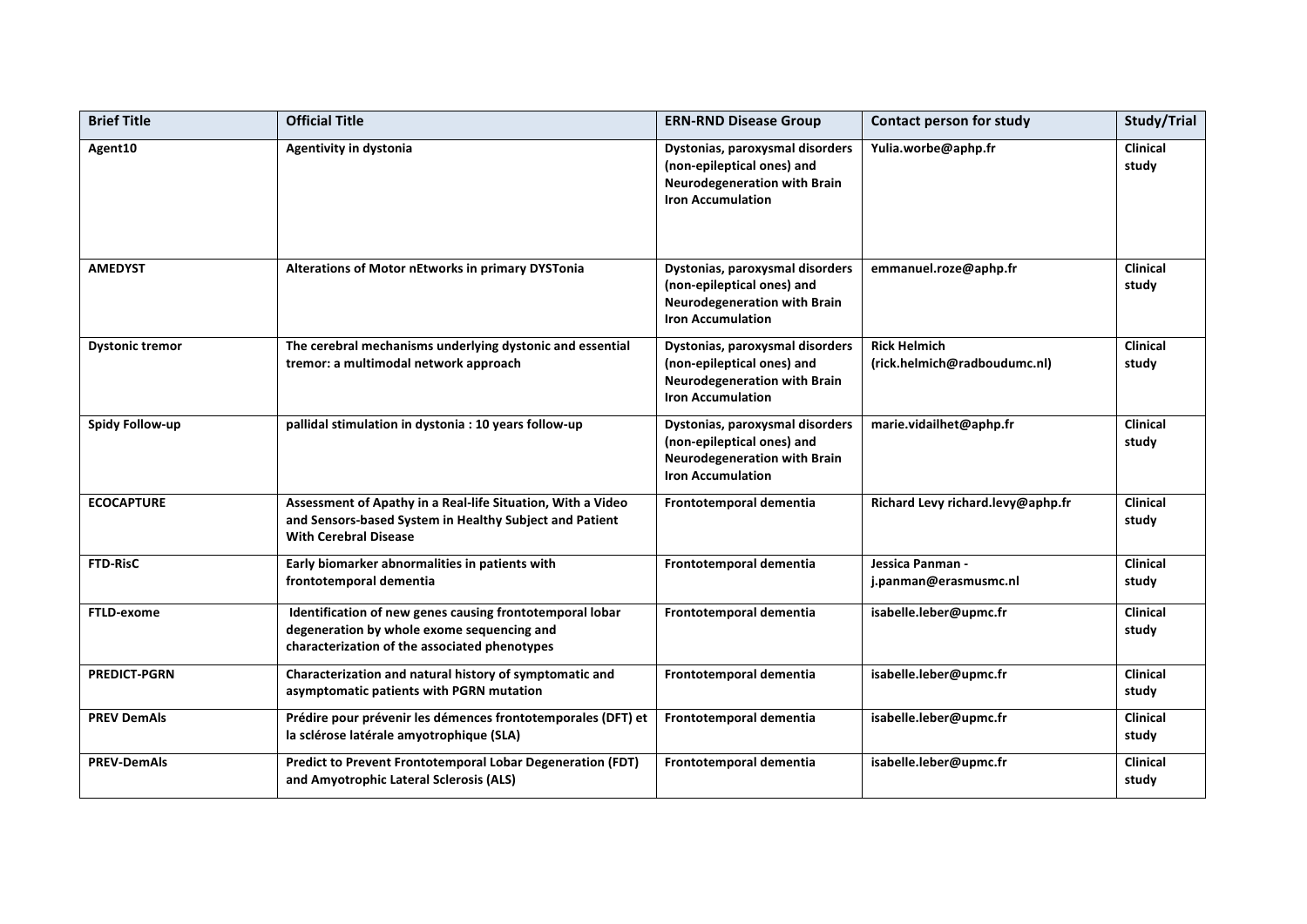| <b>Brief Title</b> | <b>Official Title</b>                                                                                | <b>ERN-RND Disease Group</b>   | <b>Contact person for study</b>                 | Study/Trial              |
|--------------------|------------------------------------------------------------------------------------------------------|--------------------------------|-------------------------------------------------|--------------------------|
| <b>RBM 02-59</b>   | <b>Clinical and Genetic Study of Neurodegenerative Disorders</b><br><b>With Cognitive Impairment</b> | <b>Frontotemporal dementia</b> | Alexis Brice alexis.brice@icm-<br>institute.org | <b>Clinical</b><br>study |

### **2)** International studies

| <b>Brief Title</b> | <b>Official Title</b>                                                                                                                                                             | <b>ERN-RND Disease Group</b>                         | Contact person for study                                              | Study/Trial           |
|--------------------|-----------------------------------------------------------------------------------------------------------------------------------------------------------------------------------|------------------------------------------------------|-----------------------------------------------------------------------|-----------------------|
| <b>EPIPARK</b>     | Epidemiology of Nonmotor-Symptoms in PD                                                                                                                                           | Atypical parkinsonian<br>syndromes                   | barbara.staemmler@neuro.uni-luebeck.de                                | <b>Clinical study</b> |
| <b>MitoPD</b>      | An omics-based strategy using coenzyme Q10<br>in patients with Parkinson's disease: Concept<br>evaluation in a double-blind randomized<br>placebo-controlled parallel group trial | Atypical parkinsonian<br>syndromes                   | jannik.prasuhn@neuro.uni-luebeck.de                                   | <b>Trial</b>          |
| SYSMED-PD          | <b>Systems Medicine of Mitochondrial</b><br><b>Parkinson's Disease</b>                                                                                                            | Atypical parkinsonian<br>syndromes                   | sysmedpd@neuro.uni-luebeck.de                                         | <b>Clinical study</b> |
| <b>ALCAT</b>       | Effects of acetyl-DL-leucine on cerebellar<br>ataxia - a multinational, multicenter,<br>randomized, double-blind, placebo-controlled,<br>2-way crossover phase III trial          | <b>Cerebellar Ataxias and Spastic</b><br>Paraplegias | klockgether@uni-Bonn.de                                               | <b>Clinical study</b> |
| <b>AOA1 study</b>  | <b>Evolution of Albumin on AOA1 Patients</b><br>Supplemented With Coenzyme Q10                                                                                                    | <b>Cerebellar Ataxias and Spastic</b><br>Paraplegias | elodie.petit@icm-institute.org                                        | Trial                 |
| <b>EFACTS</b>      | Patient Registry of the European Friedreich's<br><b>Ataxia Consortium for Translational Studies</b>                                                                               | <b>Cerebellar Ataxias and Spastic</b><br>Paraplegias | lynda.benammar@icm-institute.org                                      | <b>Clinical study</b> |
| <b>EFACTS</b>      | European Friedreich's Ataxia Consortium for<br><b>Translational Studies</b>                                                                                                       | <b>Cerebellar Ataxias and Spastic</b><br>Paraplegias | lorenzo.nanetti@istituto-besta.it;<br>anna.castaldo@istituto-besta.it | <b>Clinical study</b> |
| Legato             | Lagato                                                                                                                                                                            | <b>Choreas and Huntington's</b><br><b>Disease</b>    | jiri.klempir@seznam.cz                                                | <b>Clinical study</b> |
| <b>LEGATO-HD</b>   | A Multicenter, Multinational, Randomized,                                                                                                                                         | <b>Choreas and Huntington's</b>                      | jemunoz@clinic.ub.es                                                  | <b>Trial</b>          |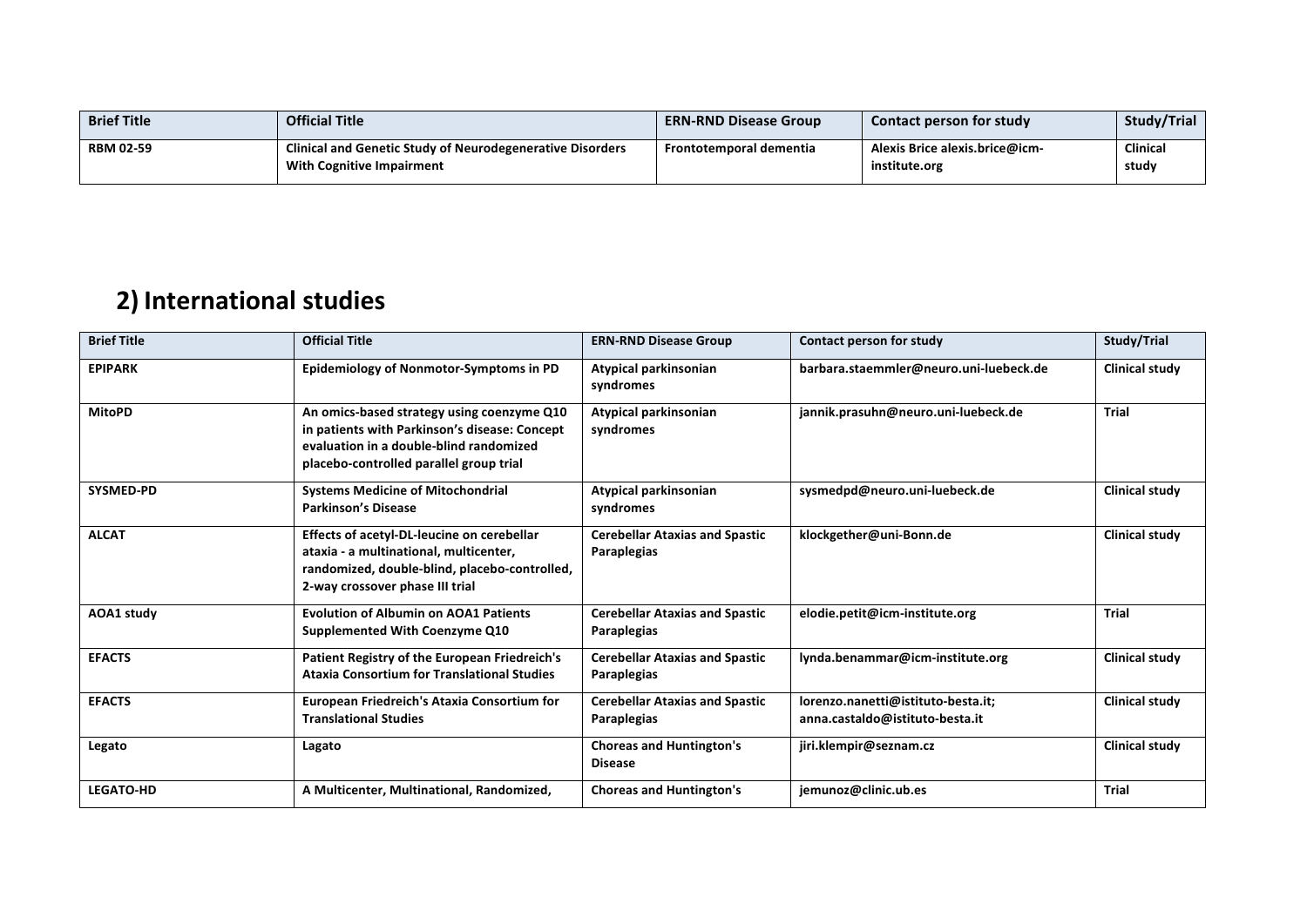| <b>Brief Title</b>             | <b>Official Title</b>                                                                                                                                                                                                                                                        | <b>ERN-RND Disease Group</b>                                                                                                     | Contact person for study                                              | Study/Trial           |
|--------------------------------|------------------------------------------------------------------------------------------------------------------------------------------------------------------------------------------------------------------------------------------------------------------------------|----------------------------------------------------------------------------------------------------------------------------------|-----------------------------------------------------------------------|-----------------------|
|                                | Double-Blind, Placebo-Controlled,<br>Parallel-Group Study to Evaluate the Efficacy<br>and Safety of Laquinimod (0.5, 1.0<br>and 1.5 mg/day) as Treatment in Patients with<br><b>Huntington's Disease</b>                                                                     | <b>Disease</b>                                                                                                                   |                                                                       |                       |
| <b>LEGATO-HD</b>               | A multicenter, randomized, double-blind,<br>placebo-controlled, parallel-group study to<br>evaluate the efficacy and safety of Laquinimod<br>(0.5, 1 mg/day) as treatment in patients with<br>Huntington disease.                                                            | <b>Choreas and Huntington's</b><br><b>Disease</b>                                                                                | lorenzo.nanetti@istituto-besta.it;<br>anna.castaldo@istituto-besta.it | <b>Trial</b>          |
| <b>AMEDYST</b>                 | Alterations of Motor nEtworks in primary<br><b>DYSTonia</b>                                                                                                                                                                                                                  | Dystonias, paroxysmal disorders<br>(non-epileptical ones) and<br><b>Neurodegeneration with Brain</b><br><b>Iron Accumulation</b> | emmanuel.roze@aphp.fr                                                 | <b>Clinical study</b> |
| Non-motor symptoms of dystonia | Non-motor symptoms of dystonia                                                                                                                                                                                                                                               | Dystonias, paroxysmal disorders<br>(non-epileptical ones) and<br><b>Neurodegeneration with Brain</b><br><b>Iron Accumulation</b> | kovacs.norbert@pte.hu                                                 | <b>Clinical study</b> |
| i.th. enzymereplacement in MLD | HGT MLD 070 study<br>HGT MLD 071 follow-up study                                                                                                                                                                                                                             | Frontotemporal dementia                                                                                                          | annette.hark@med.uni-tuebingen.de                                     | <b>Clinical study</b> |
| Rhapsody WP5 pilot study       | Rhapsody WP5 Feasibility study of online<br>program for family caregivers                                                                                                                                                                                                    | Frontotemporal dementia                                                                                                          | im2aanna@gmail.com                                                    | Trial                 |
| <b>ALD-102</b>                 | A Phase 2/3 Study of the Efficacy and Safety of<br><b>Hematopoietic Stem Cells Transduced With</b><br>Lenti-D Lentiviral Vector for the Treatment of<br>Cerebral Adrenoleukodystrophy (CALD)                                                                                 | Leukodystrophies                                                                                                                 | patrick.aubourg@inserm.fr;<br>caroline.sevin@inserm.fr                | Trial                 |
| C1109                          | A phase I/II, Open Labeled, Monocentric Study<br>of Direct Intracranial Administration of a<br><b>Replication Deficient Adeno-associated Virus</b><br>Gene Transfer Vector Serotype rh.10<br>Expressing the Human ARSA cDNA to Children<br>with Metachromatic Leukodystrophy | Leukodystrophies                                                                                                                 | caroline.sevin@inserm.fr                                              | Trial                 |
| HGT-MLD-071                    | An Open-Label Extension of Study HGT-MLD-<br>070 Evaluating Long Term Safety and Efficacy                                                                                                                                                                                    | Leukodystrophies                                                                                                                 | caroline.sevin@inserm.fr                                              | <b>Trial</b>          |